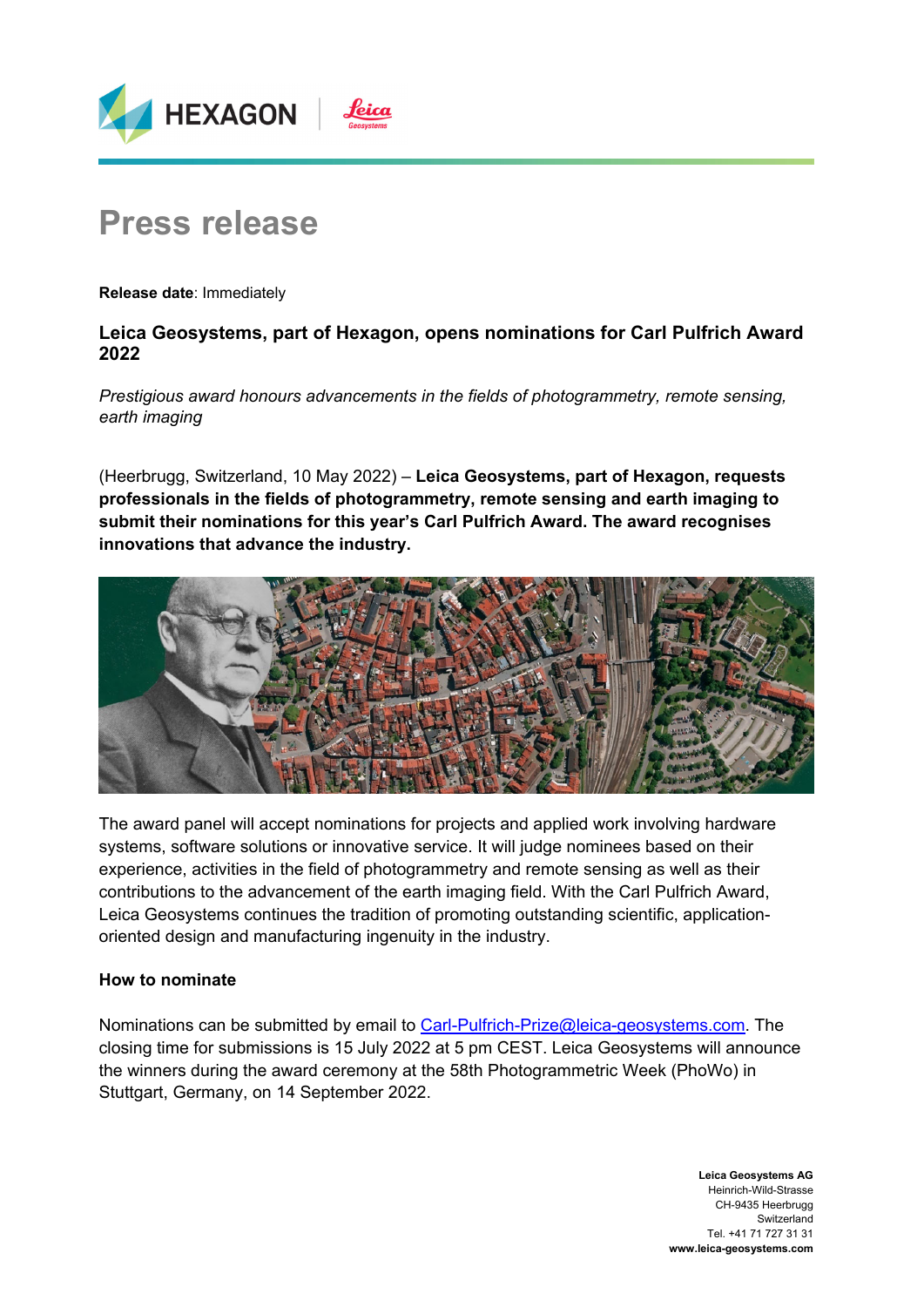## **History of the Carl Pulfrich Award**

The biennial award and donation honours the memory of Dr. Carl Pulfrich, a member of the scientific staff at Carl Zeiss from 1890 to 1927. During his tenure, Pulfrich directed the design of the first stereo photogrammetric and surveying instruments from Zeiss.

The Carl Pulfrich Award has gained worldwide recognition. Past winners include

- Prof. Dr. Yang Bisheng, 2019 for outstanding contribution in the field of point cloud processing.
- Dr.-Ing. Franz Rottensteiner, 2017 for ground-breaking developments in 3D modelling and automated object extraction.
- Dr. Christoph Strecha, 2015 for developing algorithms in the areas of feature detection and 3D reconstructions using computer vision (CV) and UAV photogrammetry.

For more information about the Carl Pulfrich Award criteria, please visit: https://leicageosystems.com/about-us/events/events-overview/2022/carl-pulfrich-award

#### **Leica Geosystems – when it has to be right**

Revolutionising the world of measurement and survey for 200 years, Leica Geosystems, part of Hexagon, creates complete solutions for professionals across the planet. Known for premium products and innovative solution development, professionals in a diverse mix of industries, such as aerospace and defence, safety and security, construction, and manufacturing, trust Leica Geosystems for all their geospatial needs. With precise and accurate instruments, sophisticated software, and trusted services, Leica Geosystems delivers value every day to those shaping the future of our world.

#### **Hexagon**

Hexagon is a global leader in digital reality solutions, combining sensor, software and autonomous technologies. We are putting data to work to boost efficiency, productivity, quality and safety across industrial, manufacturing, infrastructure, public sector, and mobility applications.

Our technologies are shaping production and people-related ecosystems to become increasingly connected and autonomous – ensuring a scalable, sustainable future.

Hexagon's Geosystems division provides a comprehensive portfolio of digital solutions that capture, measure, and visualise the physical world and enable data-driven transformation across industry ecosystems.

Hexagon (Nasdaq Stockholm: HEXA B) has approximately 22,000 employees in 50 countries and net sales of approximately 4.3bn EUR. Learn more at hexagon.com and follow us @HexagonAB.